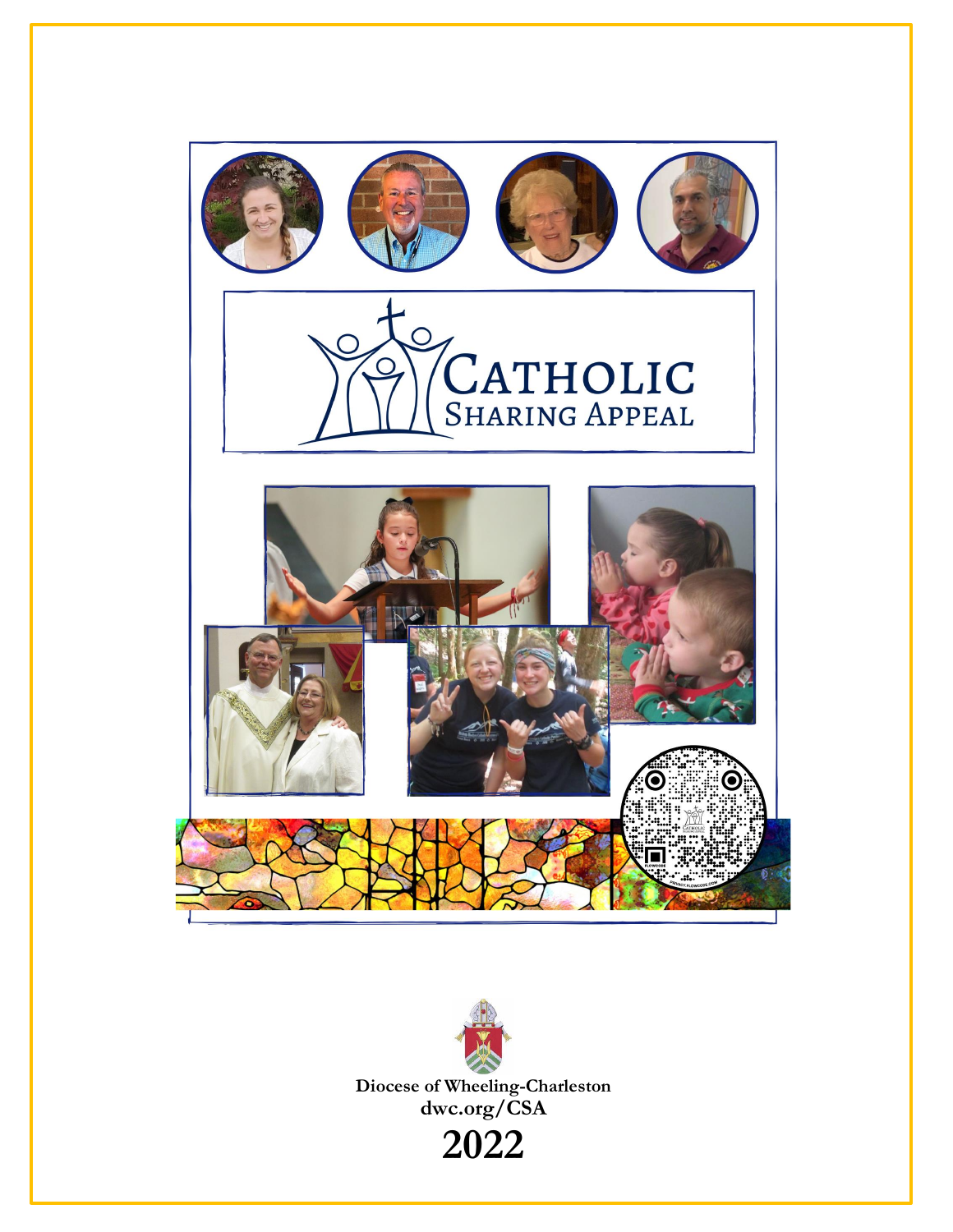Dear Pastors, Parish Administrators, Council Members, & Volunteers,

As we kick off the 2022 Catholic Sharing Appeal, I can't help but look back at what we've been able to accomplish over the last 15 years. Since the appeal began in 2007, we have raised more than \$25 million to enliven parishes, support Catholic education, shine light on shared ministries and expand outreach efforts across West Virginia. Even through the hardest times, Catholics across the state have continued to give generously, building a vibrant culture of faith centered around the Eucharist.

After suspending the appeal in 2020, due to the Corona Virus, we came back strong in 2021 raising more than \$2.3 million from 4,665 generous donors. Of those funds, more than \$1.6 million went directly to support parishes and missions; \$294,000 went to Catholic education; \$200,000 supported CCWVa; and \$191,000 assisted with shared ministries.

We are so excited to kick off the 2022 CSA. The pages that follow include the information and tools you need to set up your parish for a successful appeal. We have included timelines, parish goals, sample letters, announcements, social media posts and talking points. Be sure to check out the CSA website, dwc.org/CSA. It is a wonderful resource for parishes and parishioners alike. You can also reach out to our office at any time with your questions, concerns, and ideas.

Your leadership and commitment to your parish are two of the many reasons people continue to give so generously, and for that we say THANK YOU! We are looking forward to working with you again this year!

God Bless,

| Kríssíe Benson             | দৈ | Heídí Sforza               |
|----------------------------|----|----------------------------|
| kbenson@dwc.org            |    | hsforza@dwc.org            |
| $(304)233-0880 \times 259$ |    | $(304)233-0880 \times 258$ |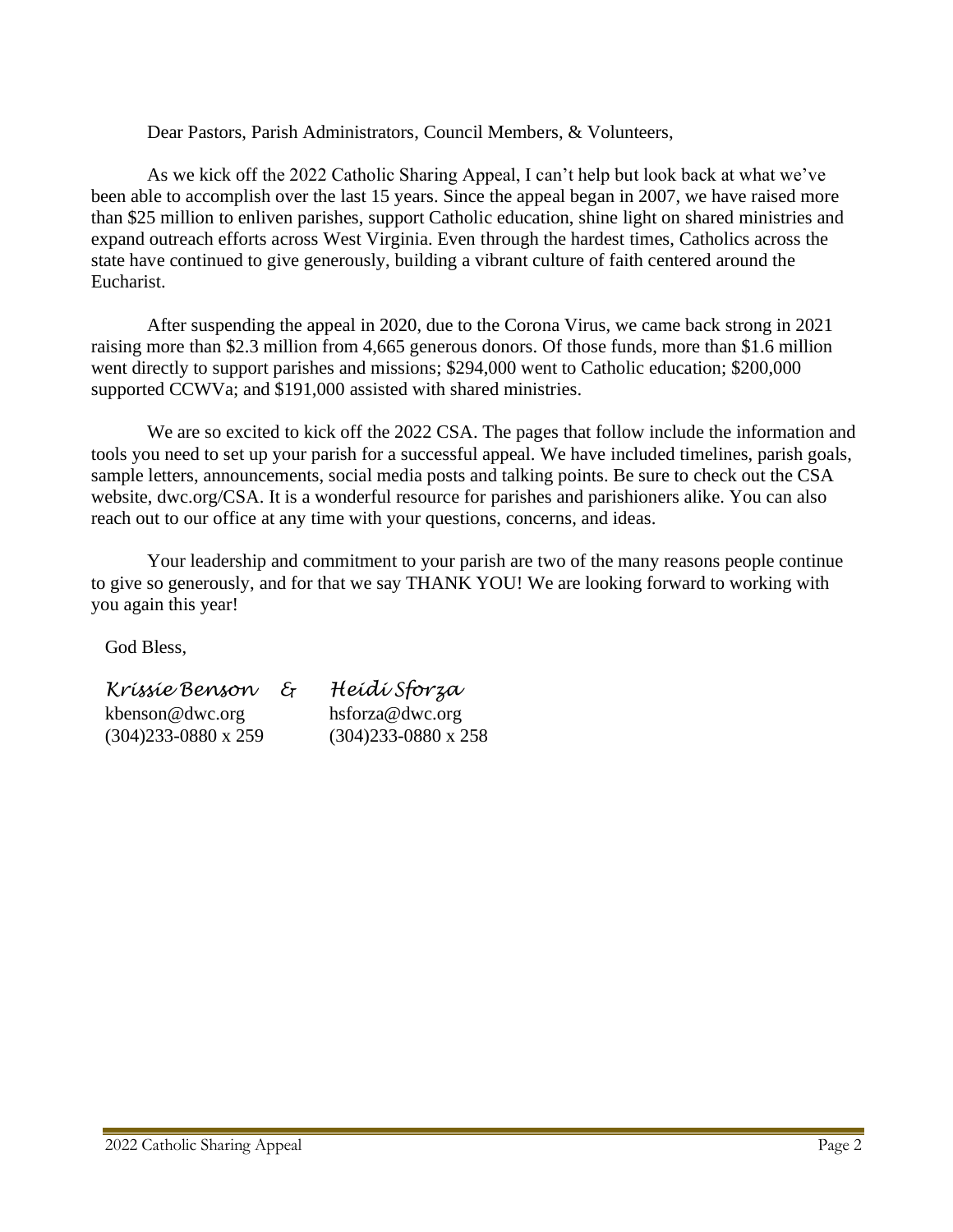# *Table of Contents*

| <b>History Report</b>                  | 4  |
|----------------------------------------|----|
| Case For Support                       | 5  |
| Timeline                               | 6  |
| Parish & Mission Goals                 | 7  |
| Sample Pastor's Letter                 | 10 |
| <b>Kick Off Announcement</b>           | 11 |
| <b>Sample Lay Speaker Presentation</b> | 11 |
| Follow Up Announcement                 | 12 |
| <b>Pledge Collection</b>               | 13 |
| Sample Acknowledgement Letter          | 14 |
| <b>Best Practices</b>                  | 15 |
| <b>Contact Information</b>             | 16 |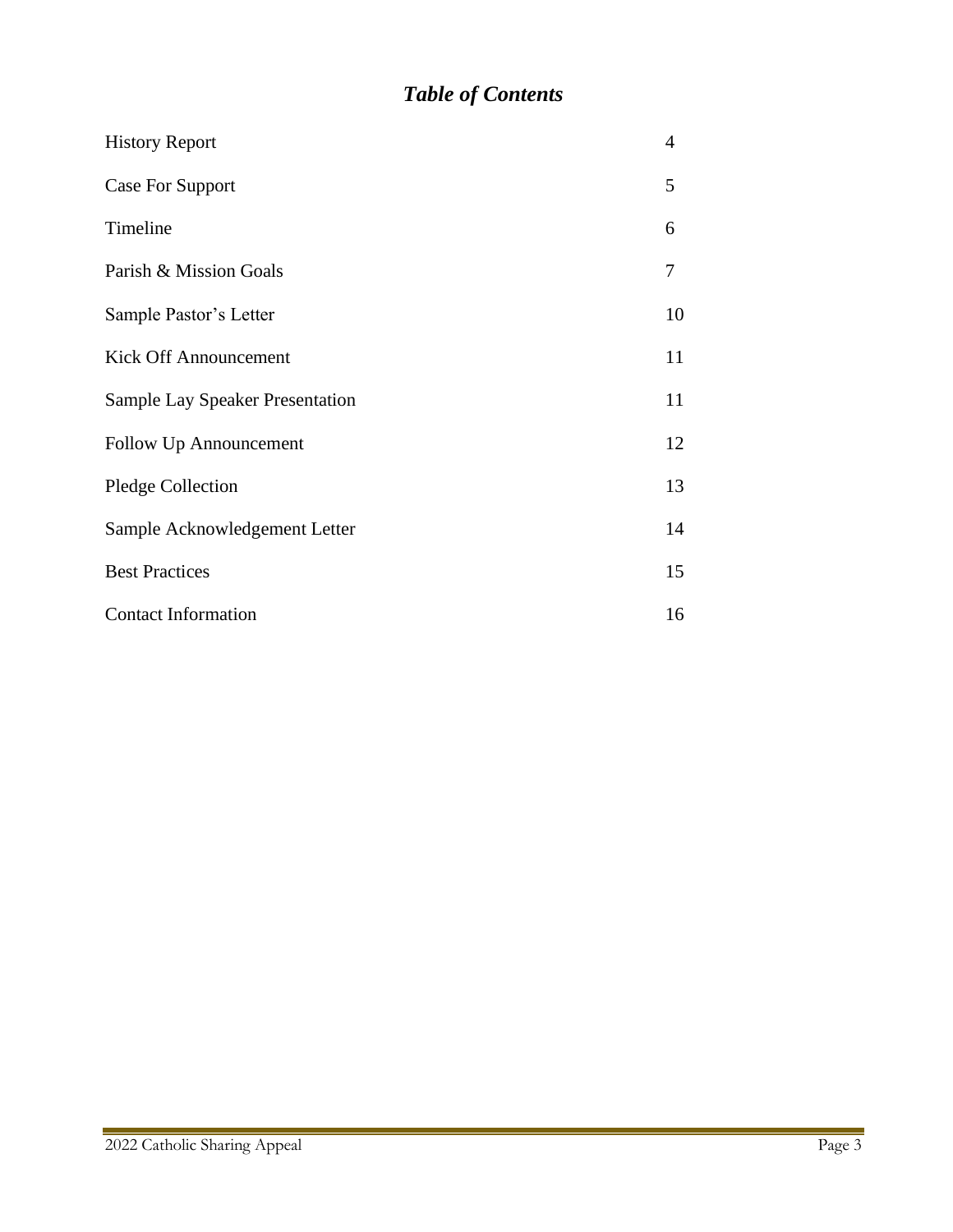# *History Report*

|      |                            |                | <b>Total</b>  | $%$ of | Largest     | # of          | Avg.        |                          | <b>Parishes</b>  | Parish       |
|------|----------------------------|----------------|---------------|--------|-------------|---------------|-------------|--------------------------|------------------|--------------|
| Year | <b>Theme</b>               | Goal           | <b>Raised</b> | Goal   | <b>Gift</b> | <b>Donors</b> | <b>Gift</b> | Participation            | <b>Over Goal</b> | <b>Share</b> |
| 2007 | Sharing Together in Faith  | \$700,000      | \$1,051,107   | 150%   | \$10,000    | 4,179         | \$251       | 12%                      | 81/130           | \$539,000    |
|      | Joining Hands to Do God's  |                |               |        |             |               |             |                          |                  |              |
| 2008 | Work                       | \$1,000,000    | \$1,272,869   | 127%   | \$25,000    | 4,646         | \$274       | 11%                      | 87/130           | \$588,150    |
| 2009 | Many Generations One Faith | \$1,100,000    | \$1,287,932   | 117%   | \$25,000    | 4,313         | \$299       | 11%                      | 79/130           | \$644,000    |
| 2010 | Gospel Giving              | \$1,250,000    | \$1,335,893   | 107%   | \$25,000    | 4,228         | \$316       | 11%                      | 77/130           | \$678,950    |
|      | Serve the Lord with        |                |               |        |             |               |             |                          |                  |              |
| 2011 | Gladness                   | \$1,400,000    | \$1,429,008   | 102%   | \$10,500    | 4,499         | \$318       | 12%                      | 77/129           | \$710,000    |
| 2012 | Shepherding the Flock      | \$1,500,000    | \$1,410,719   | 94%    | \$25,000    | 4,541         | \$311       | 12%                      | 70/127           | \$714,643    |
| 2013 | Do You Love Me             | \$1,500,000    | \$1,528,354   | 102%   | \$10,000    | 4,783         | \$320       | 12%                      | 72/127           | \$747,027    |
| 2014 | Share the Joy              | \$1,550,000    | \$1,582,206   | 102%   | \$50,000    | 4,897         | \$323       | 13%                      | 63/127           | \$798,800    |
| 2015 | <b>Build Our Church</b>    | \$1,600,000    | \$1,922,607   | 120%   | \$60,000    | 4,867         | \$395       | 14%                      | 68/127           | \$1,113,035  |
|      | Opening the Doors of His   |                |               |        |             |               |             |                          |                  |              |
| 2016 | Mercy                      | \$1,700,000    | \$1,905,959   | 112%   | \$25,000    | 4,795         | \$397       | 15%                      | 63/126           | \$1,055,932  |
|      | Hands to Serve, Hearts to  |                |               |        |             |               |             |                          |                  |              |
| 2017 | Love                       | \$1,800,000    | \$2,568,782   | 143%   | \$200,000   | 4,930         | \$521       | 14%                      | 59/125           | \$1,704,999  |
| 2018 | <b>Almost Heaven</b>       | \$2,000,000    | \$3,340,854   | 167%   | \$250,000   | 5,287         | \$632       | 15%                      | 62/102           | \$2,370,829  |
| 2019 | Sowing Seeds of HOPE       | \$2,000,000    | \$2,012,400   | 101%   | \$200,000   | 3,705         | \$543       | 12%                      | 42/111           | \$1,179,816  |
| 2020 | Giving Tuesday             | $\blacksquare$ | \$1,244,435   |        | \$260,000   | 1,843         | \$671       | $\overline{\phantom{a}}$ | 78               | \$1,236,420  |
| 2021 | <b>Shining Light</b>       | \$1,750,000    | \$2,346,593   | 134%   | \$200,000   | 4,665         | \$503       | 14%                      | 56/111           | \$1,603,031  |
| 2022 |                            | \$2,000,000    |               |        |             |               |             |                          |                  |              |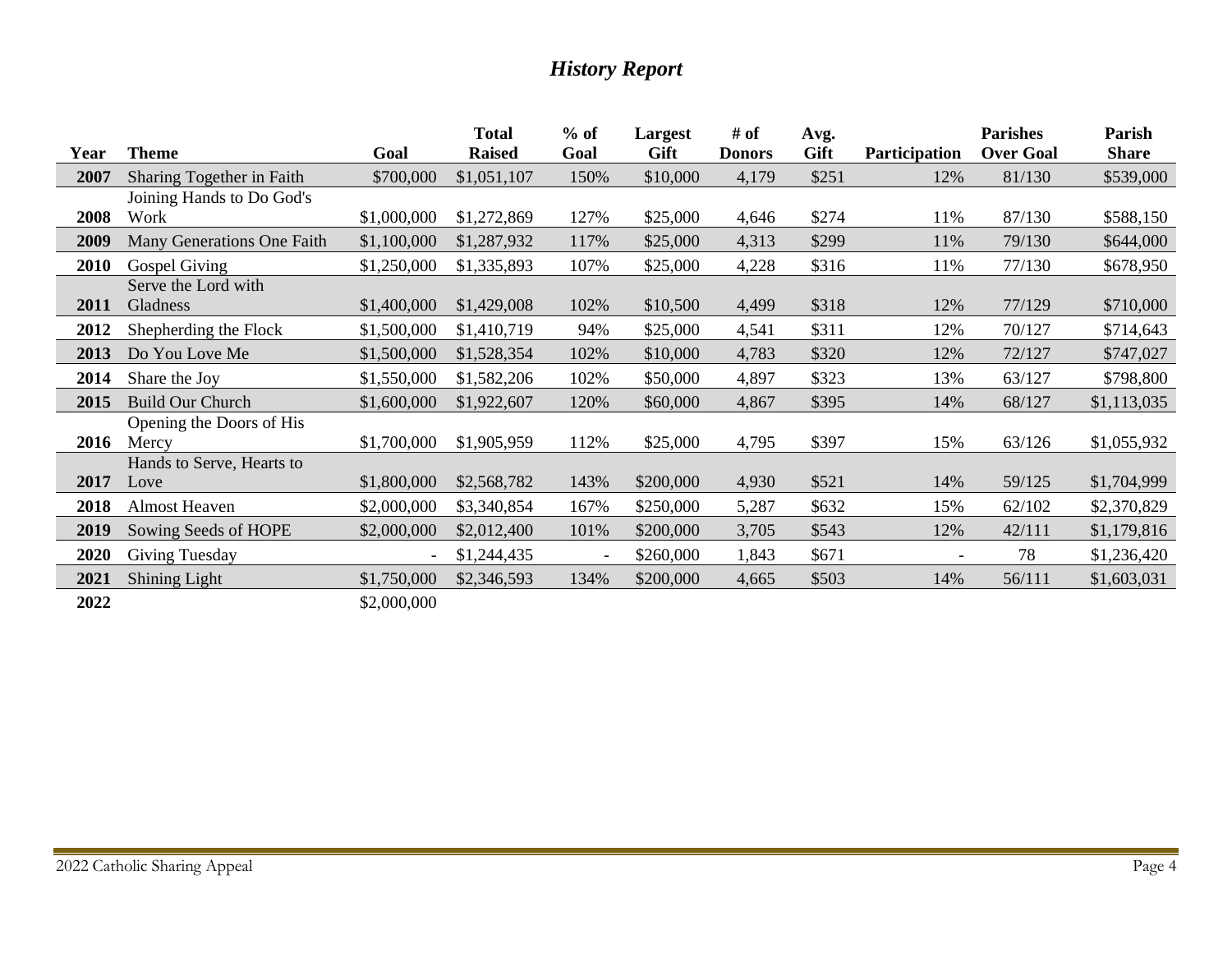

Each parish and mission receives an appeal goal. Together, the 2022 parish goals total \$2 million. The first 50% of the parish goal supports the various ministries and outreach efforts outlined below. Everything over 50% of the parish goal goes to the parish (free of Cathedraticum and PHRA). It is up to each parish to determine how they wish to use the funds they receive, whether it be for building maintenance, youth programs, debt reduction, etc.

The portion of appeal money that remains at the diocese will be allocated the following way:

Evangelization and Outreach – 35% (Up to \$350,000)

- World Youth Day
- Camp Carlo
- Food Pantries
- Campus Ministry
- Prison Ministry
- Archives
- Evangelization Efforts
- Catholic Charities WV

Catholic Education – 40% (Up to \$400,000)

- School Based Health
- Tuition Assistance
- School Merit Grants
- Faculty Incentives
- Sisters & Religious
- Grants for Schools (guidelines will be available on the CSA website)

Parishes & Missions  $-15\%$  (Up to \$150,000)

• Grants for Parishes (guidelines will be available on the CSA website)

CSA Costs – 5% (Up to \$100,000)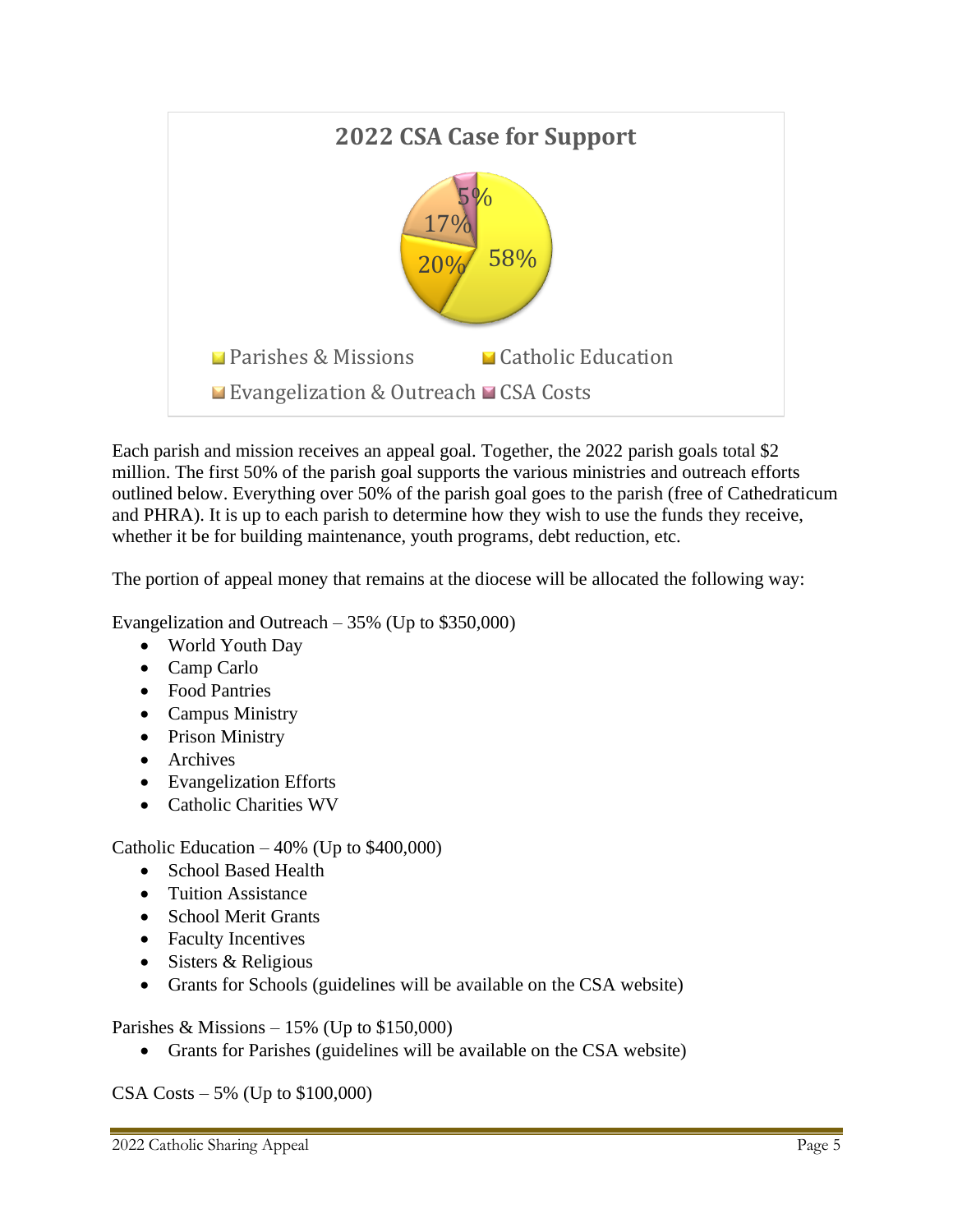# *Timeline*

| February 22        | CSA Training - Virtual               |  |  |
|--------------------|--------------------------------------|--|--|
| February 28        | Donor Reception – Wheeling           |  |  |
| March 3            | Donor Reception - Clarksburg         |  |  |
| March 7            | Donor Reception - Charleston         |  |  |
| March 14           | CSA Mailing #1 – Letter from Bishop  |  |  |
| <b>March 18</b>    | <b>Pastor's Letter Deadline</b>      |  |  |
| March 22           | $CSA$ Mailing #1 – Email Follow-Up   |  |  |
| April 11           | <b>Annual Report Published</b>       |  |  |
| April 26           | CSA Mailing #2 – Letter from Pastor  |  |  |
| May                | Lay Speaker Weekend                  |  |  |
| May 10             | $CSA$ Mailing $#2$ – Email Follow-Up |  |  |
| July 19            | <b>CSA Mailing #3 - SYBUNTS</b>      |  |  |
| August 2           | <b>CSA SYBUNTS Email Follow-Up</b>   |  |  |
| September 6        | <b>CSA Mailing #4 - LYBUNTS</b>      |  |  |
| September 21       | <b>CSA LYBUNTS Email Follow-Up</b>   |  |  |
| October 31         | <b>Mass of Gratitude Invitations</b> |  |  |
| <b>November 14</b> | <b>End of Year Letter - Pastors</b>  |  |  |
| November 21        | <b>Mass of Gratitude</b>             |  |  |
| <b>November 29</b> | "Giving Tuesday" Giving Day          |  |  |
| December 29        | End of Year Email                    |  |  |
| January 2023       | <b>Tax Receipt Mailing</b>           |  |  |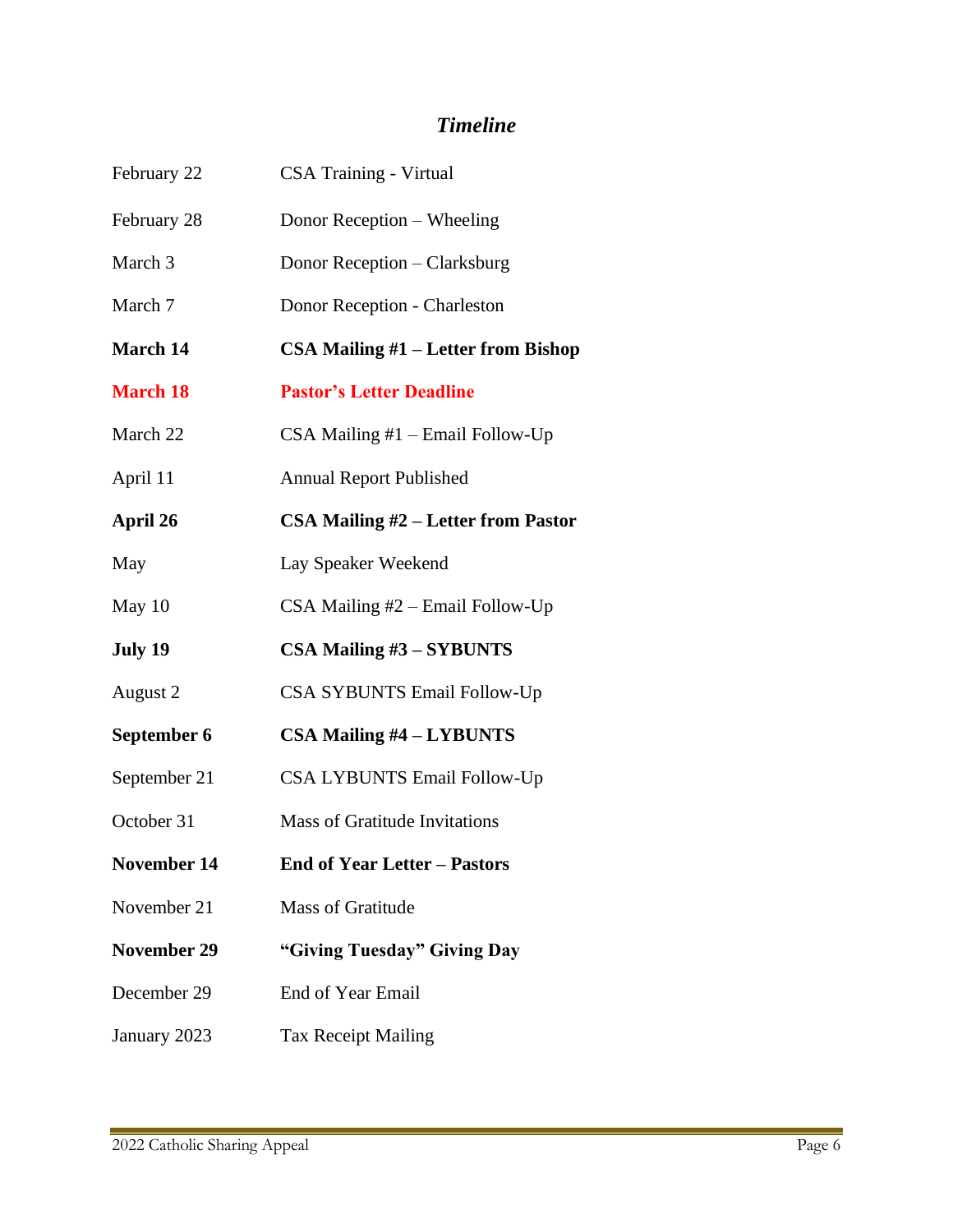## **Parish Goals**

| ID $#$ | <b>Parish Name</b>                               | <b>City</b>       | <b>2022 Goal</b> |
|--------|--------------------------------------------------|-------------------|------------------|
| 1426   | All Saints Parish                                | <b>Bridgeport</b> | \$50,310.00      |
| 1822   | Annunciation of Our Lord Parish                  | Fort Ashby        | \$10,485.00      |
| 1141   | <b>Ascension Parish</b>                          | Hurricane         | \$24,145.00      |
| 1806   | <b>Assumption Parish</b>                         | Keyser            | \$18,140.00      |
| 1111   | Basilica of the Co-Cathedral of the Sacred Heart | Charleston        | \$68,900.00      |
| 1116   | <b>Blessed Sacrament Parish</b>                  | South Charleston  | \$40,055.00      |
| 1026   | Cathedral of St. Joseph                          | Wheeling          | \$19,740.00      |
| 2111   | <b>Christ Our Hope Mission</b>                   | Harrisville       | \$1,895.00       |
| 1131   | Christ the King Parish                           | Dunbar/Nitro      | \$6,695.00       |
| 1011   | Corpus Christi Parish                            | Wheeling          | \$27,290.00      |
| 1816   | Epiphany of the Lord Parish                      | Moorefield        | \$5,930.00       |
| 2321   | Good Shepherd Mission                            | Glenville         | \$2,410.00       |
| 1241   | Holy Family Parish                               | Richwood          | \$3,500.00       |
| 2141   | Holy Redeemer Parish                             | Spencer           | \$5,540.00       |
| 2131   | <b>Holy Rosary Mission</b>                       | Sistersville      | \$4,765.00       |
| 2306   | <b>Holy Rosary Parish</b>                        | Buckhannon        | \$13,315.00      |
| 1661   | Holy Spirit Parish                               | Monongah          | \$13,065.00      |
| 1151   | <b>Holy Trinity Parish</b>                       | <b>Nitro</b>      | \$8,130.00       |
| 1416   | <b>Immaculate Conception Parish</b>              | Clarksburg        | \$67,555.00      |
| 1606   | <b>Immaculate Conception Parish</b>              | Fairmont          | \$24,345.00      |
| 2236   | <b>Immaculate Conception Parish</b>              | New Cumberland    | \$8,130.00       |
| 1146   | Immaculate Conception Parish/St. Anthony Shrine  | Montgomery        | \$4,090.00       |
| 2136   | Mater Dolorosa Parish                            | Paden City        | \$5,730.00       |
| 1701   | Our Lady of Fatima Parish                        | Huntington        | \$41,405.00      |
| 1826   | Our Lady of Grace Parish                         | Romney            | \$9,000.00       |
| 1523   | Our Lady of Mercy Mission                        | Parsons           | \$5,420.00       |
| 1036   | Our Lady of Peace Parish                         | Wheeling          | \$25,030.00      |
| 1451   | Our Lady of Perpetual Help Parish                | Stonewood         | \$33,745.00      |
| 1032   | Our Lady of Seven Dolors Mission                 | Triadelphia       | \$5,225.00       |
| 1136   | Our Lady of the Hills Parish                     | Elkview           | \$6,135.00       |
| 1126   | <b>Risen Lord Mission</b>                        | Maysel/Clay       | \$1,790.00       |
| 1731   | <b>Sacred Heart Mission</b>                      | Point Pleasant    | \$3,465.00       |
| 1311   | <b>Sacred Heart Mission</b>                      | Powhatan          | \$2,350.00       |
| 1221   | <b>Sacred Heart Mission</b>                      | Rainelle          | \$2,335.00       |
| 1436   | <b>Sacred Heart Mission</b>                      | Salem             | \$3,195.00       |
| 2201   | Sacred Heart of Mary Parish                      | Weirton           | \$15,530.00      |
| 1301   | <b>Sacred Heart Parish</b>                       | Bluefield         | \$25,420.00      |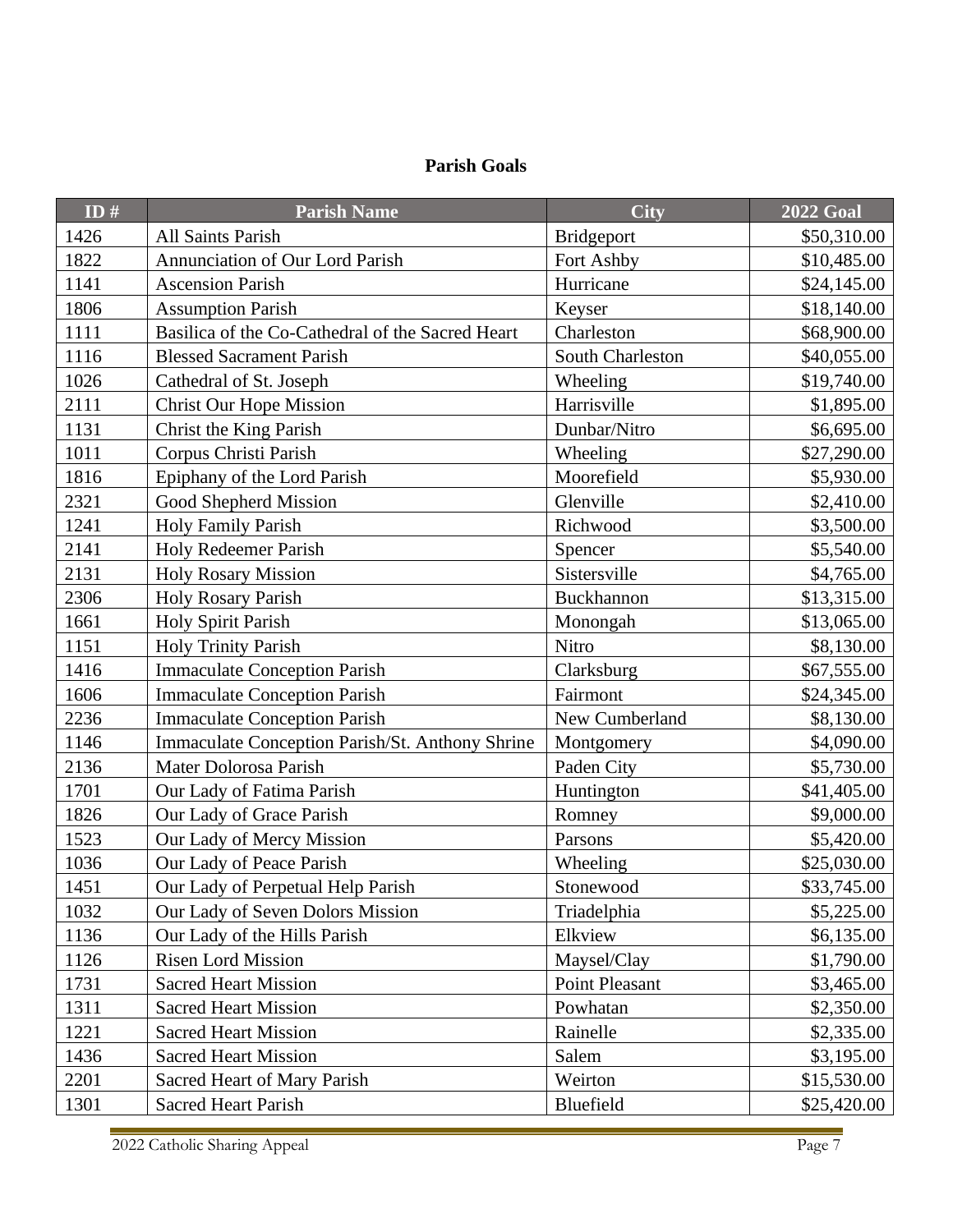| 2226 | <b>Sacred Heart Parish</b>       | Chester                | \$14,365.00 |
|------|----------------------------------|------------------------|-------------|
| 1721 | <b>Sacred Heart Parish</b>       | Huntington             | \$12,020.00 |
| 1316 | <b>Sacred Heart Parish</b>       | Princeton              | \$19,275.00 |
| 1931 | <b>Sacred Heart Parish</b>       | Williamson             | \$8,230.00  |
| 1216 | SS. Peter and Paul Parish        | Oak Hill               | \$17,395.00 |
| 1101 | St. Agnes Parish                 | Charleston             | \$19,610.00 |
| 2021 | St. Agnes Parish                 | Shepherdstown          | \$48,200.00 |
| 1001 | St. Alphonsus Parish             | Wheeling               | \$10,050.00 |
| 1446 | St. Ann Parish                   | Shinnston              | \$13,560.00 |
| 1526 | St. Anne Parish                  | <b>Webster Springs</b> | \$2,110.00  |
| 1106 | <b>St. Anthony Parish</b>        | Charleston             | \$10,580.00 |
| 1601 | St. Anthony Parish               | Fairmont               | \$16,290.00 |
| 2231 | St. Anthony Parish               | Follansbee             | \$23,205.00 |
| 1821 | St. Anthony Parish               | Ridgely                | \$4,160.00  |
| 1147 | St. Anthony's Shrine Mission     | <b>Boomer</b>          | \$6,075.00  |
| 1421 | St. Augustine Parish             | Grafton                | \$8,350.00  |
| 1902 | St. Barbara Mission              | Chapmanville           | \$1,410.00  |
| 2002 | <b>St. Bernadette Mission</b>    | Hedgesville            | \$20,505.00 |
| 2311 | St. Boniface Parish              | Camden                 | \$5,565.00  |
| 1506 | St. Brendan Parish               | Elkins                 | \$21,500.00 |
| 1226 | St. Catherine of Sienna Parish   | WSS/Ronceverte         | \$8,645.00  |
| 1236 | St. Charles Borromeo Parish      | White Sulphur Springs  | \$7,770.00  |
| 1640 | St. Edward the Confessor Mission | Terra Alta             | \$2,870.00  |
| 1801 | St. Elizabeth Ann Seton Parish   | Franklin               | \$2,890.00  |
| 2143 | St. Elizabeth of Hungary Mission | Elizabeth              | \$2,525.00  |
| 1431 | St. Elizabeth Parish             | Philippi               | \$6,010.00  |
| 1201 | St. Francis de Sales Parish      | Beckley                | \$45,210.00 |
| 1651 | St. Francis de Sales Parish      | Morgantown             | \$77,050.00 |
| 1916 | St. Francis of Assisi Parish     | Logan                  | \$6,800.00  |
| 1156 | St. Francis of Assisi Parish     | St. Albans             | \$25,090.00 |
| 1076 | St. Francis Xavier Parish        | Moundsville            | \$21,660.00 |
| 2101 | St. Francis Xavier Parish        | Parkersburg            | \$32,200.00 |
| 2011 | St. James Parish                 | <b>Charles Town</b>    | \$71,565.00 |
| 1071 | St. James Parish                 | McMechen               | \$4,305.00  |
| 1401 | St. James the Apostle Parish     | Clarksburg             | \$10,820.00 |
| 1516 | St. John Neumann Parish          | Marlinton              | \$3,950.00  |
| 1056 | St. John Parish                  | Benwood                | \$5,295.00  |
| 2126 | St. John Parish                  | <b>Saint Marys</b>     | \$8,335.00  |
| 1231 | St. John the Evangelist Parish   | Summersville           | \$13,990.00 |
| 2216 | St. John the Evangelist Parish   | Wellsburg              | \$16,400.00 |
| 1656 | St. John University Parish       | Morgantown             | \$41,540.00 |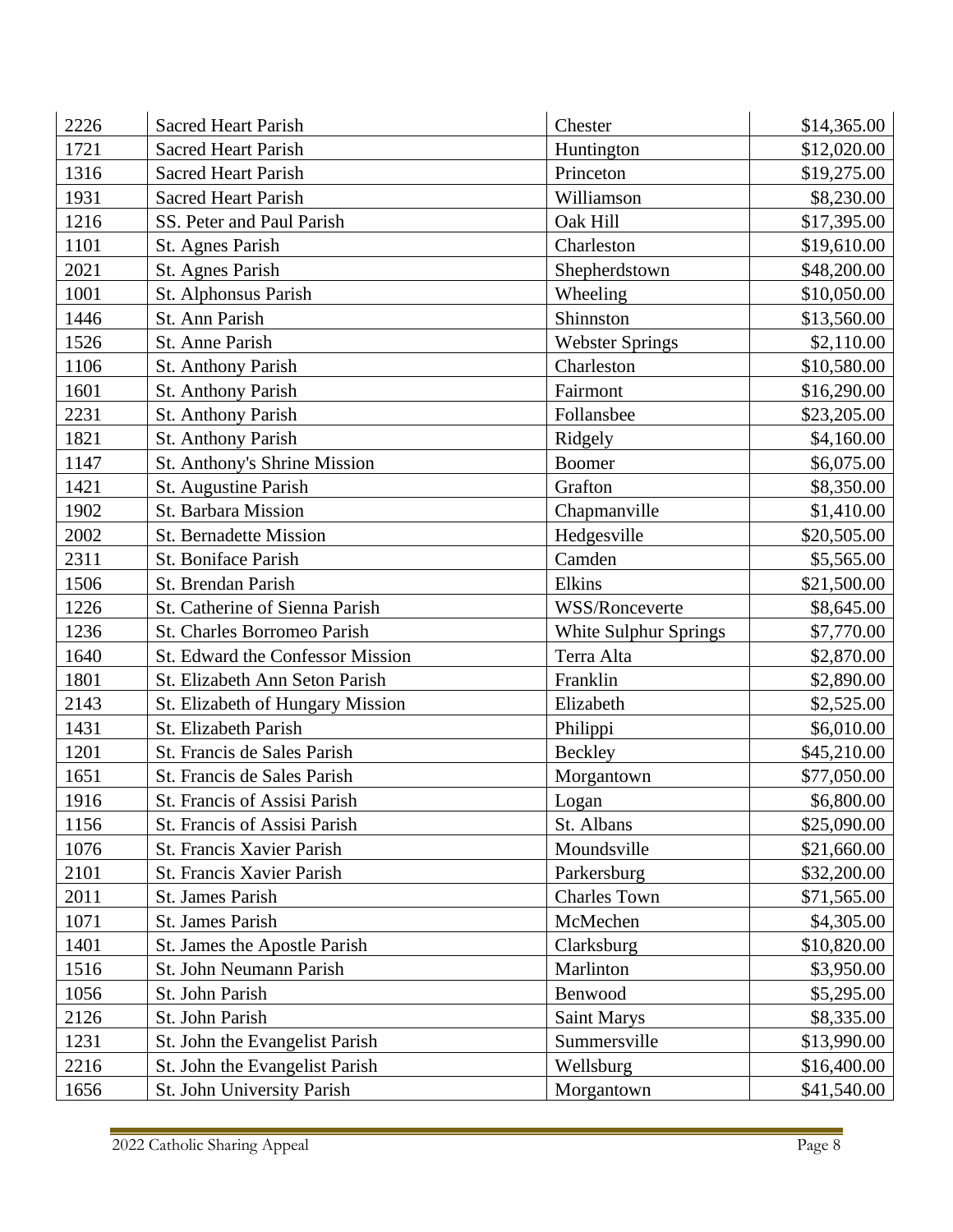| 1081 | St. Joseph Mission              | Proctor                 | \$4,675.00     |
|------|---------------------------------|-------------------------|----------------|
| 1711 | St. Joseph Parish               | Huntington              | \$65,560.00    |
| 2001 | St. Joseph Parish               | Martinsburg             | \$56,820.00    |
| 2206 | St. Joseph the Worker Parish    | Weirton                 | \$47,455.00    |
| 1066 | St. Jude Parish                 | <b>Glen Dale</b>        | \$10,785.00    |
| 2016 | St. Leo Parish                  | Inwood                  | \$29,540.00    |
| 1676 | St. Luke the Evangelist Parish  | <b>Cheat Lake</b>       | \$25,830.00    |
| 2106 | St. Margaret Mary Parish        | Parkersburg             | \$49,575.00    |
| 1517 | St. Mark the Evangelist Mission | <b>Bartow</b>           | \$1,510.00     |
| 1811 | St. Mary Parish                 | Petersburg              | \$4,750.00     |
| 1666 | St. Mary Parish                 | <b>Star City</b>        | \$48,565.00    |
| 1901 | St. Mary Queen of Heaven Parish | Madison                 | \$2,465.00     |
| 2121 | <b>St. Matthew Parish</b>       | Ravenswood              | \$10,425.00    |
| 2146 | St. Michael Parish              | Vienna                  | \$30,090.00    |
| 1041 | St. Michael Parish              | Wheeling                | \$68,045.00    |
| 2151 | <b>St. Monica Mission</b>       | Lubeck                  | \$3,550.00     |
| 1138 | <b>St. Patrick Mission</b>      | Nitro/Bancroft          | \$3,420.00     |
| 1501 | St. Patrick Parish              | Coalton                 | \$5,340.00     |
| 1206 | <b>St. Patrick Parish</b>       | Hinton                  | \$5,925.00     |
| 1646 | St. Patrick Parish              | Mannington              | \$7,960.00     |
| 2301 | St. Patrick Parish              | Weston                  | \$22,030.00    |
| 2211 | St. Paul Parish                 | Weirton                 | \$30,880.00    |
| 1716 | St. Peter Claver Parish         | Huntington              | \$5,570.00     |
| 1626 | St. Peter Parish                | Mannington/Farmington   | \$6,960.00     |
| 1331 | St. Peter Parish                | Welch                   | \$2,465.00     |
| 1611 | St. Peter the Fisherman Parish  | Fairmont                | \$23,080.00    |
| 1636 | St. Sebastian Parish            | Kingwood                | \$12,480.00    |
| 1726 | St. Stephen Parish              | Ona                     | \$7,475.00     |
| 1521 | St. Thomas Aquinas Parish       | Thomas                  | \$14,500.00    |
| 2316 | St. Thomas Parish               | Gassaway                | \$5,365.00     |
| 2006 | St. Vincent De Paul Parish      | <b>Berkeley Springs</b> | \$14,740.00    |
| 2116 | St. Vincent De Paul Parish      | New Martinsville        | \$16,000.00    |
| 1031 | St. Vincent de Paul Parish      | Wheeling                | \$38,720.00    |
| 1641 | St. Zita Mission                | Kingwood                | \$5,870.00     |
|      |                                 |                         | \$2,000,000.00 |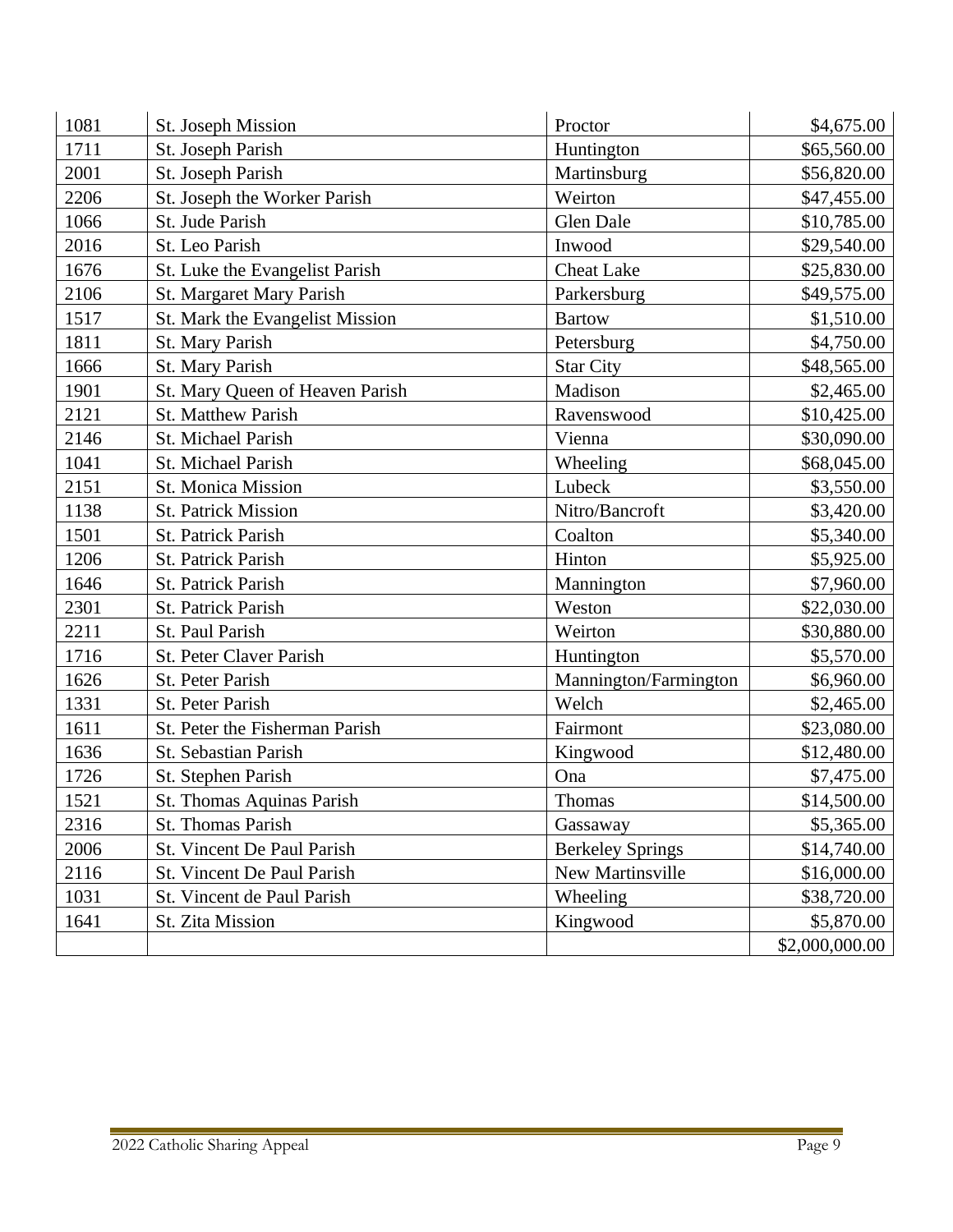## *Sample Pastor's Letter – DUE MARCH 18, 2022*

### Dear [SALUTATION],

We are called as Christians to help one another. We respond to that call in many ways: reaching out to those in need along their journey of life; assisting our youth and young adults who are seeking the truth; helping the hungry and homeless who live among us; and evangelizing and spreading the Good News of Jesus Christ.

For us to complete our call to action in those ways, we must have the resources to do so. It is for that reason that I come to you with a humble heart to ask for your support of our 2022 Catholic Sharing Appeal (CSA). Fundraising is one part of my pastoral duties that sometimes isn't seen as important as my other responsibilities. However, fundraising isn't just about asking for money. it is about inviting you to take an active role in supporting the larger Church and helping those around you. **It's about 66,925 Catholics in our Diocese coming together to provide opportunities to grow in our faith, expand our ministries, and help to those in need in West Virginia.** It's a deeply personal and sacrificial act to share the gifts God has given us with those in our community. I'm writing today because I want to invite you to do just that.

The CSA is one of the best things we can support each year as Catholics. and I encourage you to prayerfully consider how you can put your faith into action. Your support shares the Good News with those around you and across our Diocese and helps them to see the light and love of Jesus. The CSA does so much good throughout West Virginia, but particularly for our parish.

This year our parish goal is **[\$\$\$\$]**. Fifty percent of our goal will support Catholic education, evangelization, and outreach efforts across our Diocese. Every additional dollar will be given to our parish where we plan to use the funding for **[INSERT PARISH CASE]**.

Please consider helping me, Bishop Brennan, and our Diocesan family with a gift to the Catholic Sharing Appeal. Thank you for graciously, prayerfully, and generously living out your faith each day. I will continue to keep you in my prayers, and I ask you to keep all those who benefit from the CSA in yours!

Sincerely yours in Christ,

PASTOR **TITLE** 

*Let us Pray, Use me God, show me how to give generously, pray purposefully, and serve joyfully for a purpose greater than myself. Amen.*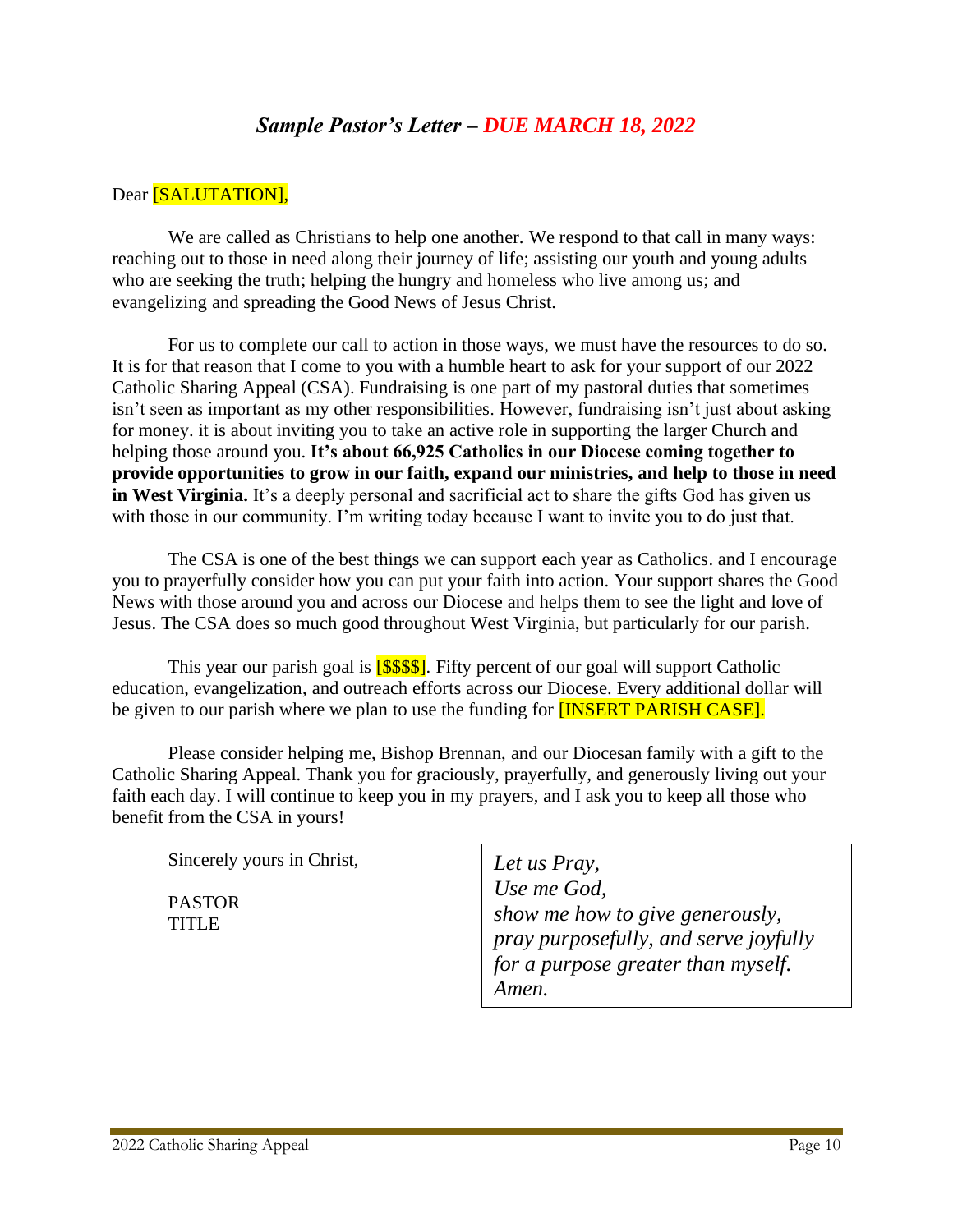# *Kick Off Announcement*

#### **Pastor's Announcement:**

For 15 years the *Catholic Sharing Appeal* (CSA) has been providing support to ministries, services, and programs throughout the Diocese of Wheeling-Charleston, as well as for parishes and missions. This week you should have received a letter from Bishop Brennan asking you to join him in making a sacrificial gift to the CSA. Today I'm asking you to join with me as well. Please pray for our parish and our diocese, and prayerfully consider sharing your many gifts, whether it be a financial gift to the CSA or a gift of your time to a new ministry. Together, we can fulfill our calling for a stronger, brighter future.

#### **Intercession:**

That God may bless our parish, strengthen our faith, and lead us on a journey of Christian stewardship by opening our hearts to the Catholic Sharing Appeal. We pray to the Lord.

## *Sample Lay Speaker Presentation*

#### **Sample Parishioner Testimony:**

Good morning! For those of you who may not know me, my name is Heidi Sforza and I have been a member of St. Jude Parish for my entire life. Father John asked me to speak to you today on behalf of the Catholic Sharing Appeal. As a donor to the CSA for the last ten years, I understand the impact it has on our parish, on our diocese, and on our state as a whole.

The *Catholic Sharing Appeal* was created in 2007 to help our diocese carry out the work of the Church throughout our state. Each year our parish receives a goal. The first 50% of the goal is used to help enliven ministries across our diocese that strengthen families, enrich parish life and expand our charitable outreach for our neighbors in need. Everything over 50% comes back to our parish, free of Cathedraticum and PHRA. The parish share portion of this appeal has allowed us to complete so many necessary renovations and updates within these walls as well as to the parish property. Your gifts to the CSA have allowed us to replace the carpet, to update the HVAC and AC units, to repave the parking lot, to paint the church, to update the lighting, to improve our sound system, and most recently to replace the parish hall roof. These are not small project and I want to take this opportunity to thank you for your continued support of the appeal over the years.

While our parish and so many ministries of our diocese rely on your financial gifts to the CSA, we also need your prayers, your time and your talents to continue to carry out the work of the Church. Today, I stand before you and ask you to join me in making a commitment to our parish and our diocese. There are so many ways you can give back.

You should have received information about the CSA in your mailboxes and email accounts from Bishop Brennan as well as Fr. John. After prayerful consideration, please take a few moments to fill out a pledge card or visit the CSA website, dwc.org/CSA. We have also provided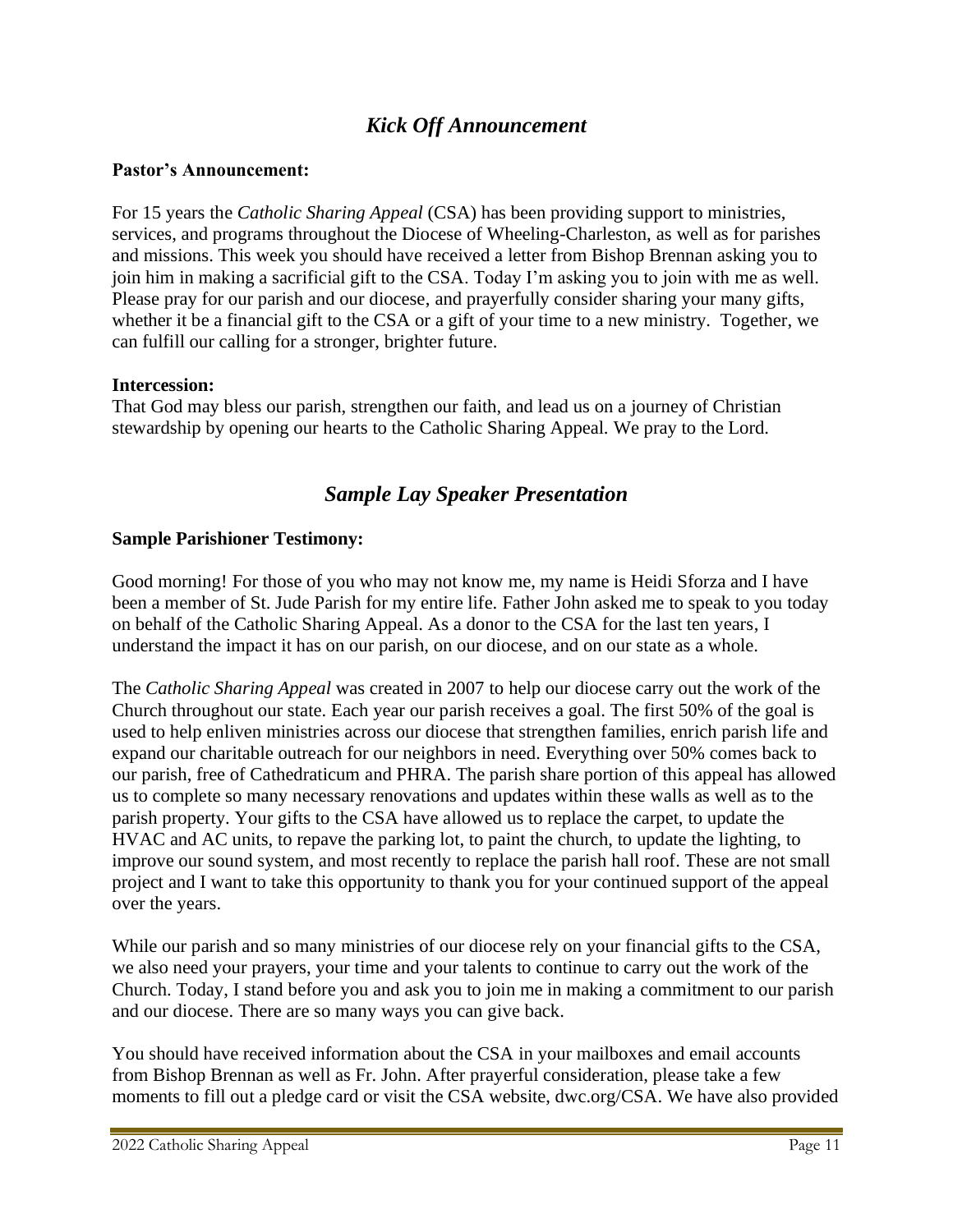a QR code in the weekly bulletin. You can simply scan that using your smartphone camera and it will take you directly to the giving website.

Thank you for your time this morning. I would like to close with the CSA prayer.

Let us Pray, Use me God, Show me how to *Give* generously, *Pray* purposefully, and *Serve* joyfully for a purpose greater than myself.

Amen.

## **Intercession:**

In gratitude for all those making a commitment to the Catholic Sharing Appeal. May their prayers, service, and generosity deepen their faith in Christ and may they feel a sense of purpose as they continue along this stewardship journey.

# *Follow Up Announcement*

## **Pastor's Announcement:**

Over the last couple months, we have talked a great deal about the *Catholic Sharing Appeal* and the impact your gifts make on our parish, as well as in our diocese. I am pleased to share with you today that XXX parishioners have made a commitment to the 2022 CSA. It is important to note that we are already at XX% of our monetary goal with \$XXX pledged to our parish. Thank you to all of you who have already donated. If you haven't made a gift yet, it's not too late! You can visit the CSA website, dwc.org/CSA. As your pastor, it is important for you to know that I support the CSA and have made my own commitment. Please know how much I appreciate your support of our parish and our diocese. Together we can do great things to carry out the work of the Church. Let us pray the CSA prayer together…

Use me God, Show me how to Give generously, Pray purposefully, and Serve joyfully for a purpose greater than myself.

Amen.

## **Intercession:**

For the special intentions of all those who have supported the Catholic Sharing Appeal through prayers, service, and financial support. May their gifts strengthen our parish community and draw us ever closer to the heart of Jesus. We pray to the Lord.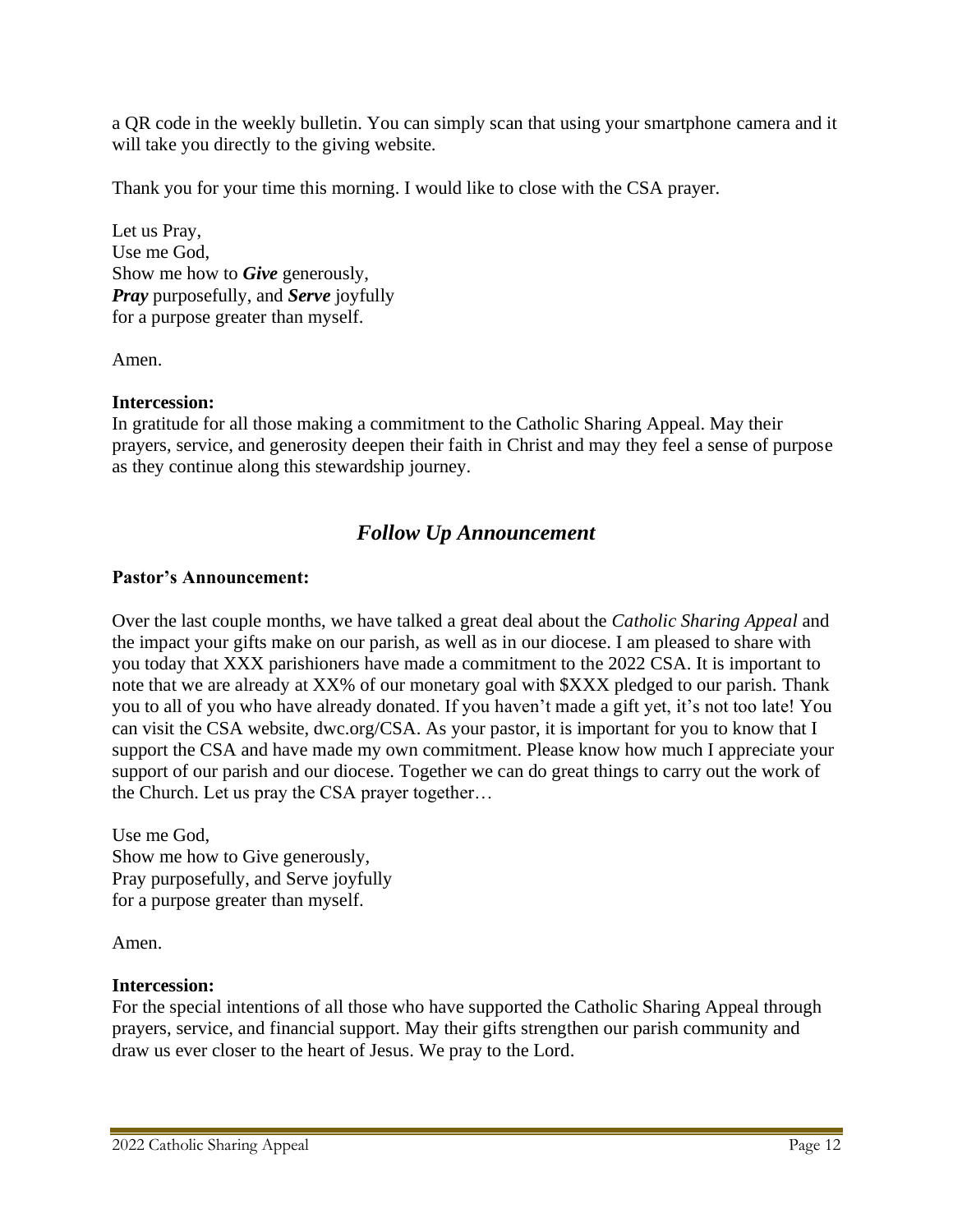# *Pledge Collection and Acknowledgements*

### **Process for Checks Made Payable to the Parish for the Catholic Sharing Appeal:**

- 1. Deposit the checks made payable to your parish, as well as any cash collected.
- 2. Record this amount on your parish finance reports under 21040 Other Diocesan Collections. Deposits entered under this number (21040) are not considered taxable income. For even better records on the deposit of funds, for the 21040 Other Diocesan Collections, you can set up a sub account called "Catholic Sharing Appeal." If you are not familiar with how to do this, please feel free to contact Justin Pastorius  $(p$ astorius@dwc.org) in the finance office and he can assist you with this.
- 3. Write a check (*payable to the Catholic Sharing Appeal*) for the total amount. Send that check, along with a detailed list of the donors' name, address and gift amount to our office – Catholic Sharing Appeal, PO Box 230, Wheeling WV 26003.
- 4. Record this "expense" on your parish finance reports under 30131 Diocesan Collections

#### **Process for sending a check from the parish:**

If you are sending money to the CSA on a **parish check**, please be sure to include documentation with each check such as whether it was from a specific fundraiser for the CSA, a special collection, cash donations, etc. With the check please include a summary of the donor's name, address, and gift amounts. Or, if it is from a fundraiser or special event earmarked for the CSA, please just document that.

### **DO NOT OPEN ENVELOPES COLLECTED AT THE PARISH.**

Place all donations and in-pew envelopes in a large envelope/package. Packages can be mailed (via certified mail) or delivered to the front desk of the Diocese of Wheeling-Charleston.

| <b>Mail to:</b>                | or | <b>Deliver to:</b>             |
|--------------------------------|----|--------------------------------|
| <b>Catholic Sharing Appeal</b> |    | Diocese of Wheeling-Charleston |
| P.O. Box 230                   |    | 1311 Byron St.                 |
| Wheeling, WV 26003             |    | Wheeling, WV 26003             |

All donors will receive an acknowledgement letter from the diocese. We highly encourage you to thank your donors at the parish level as well. A sample acknowledgement letter is on the following page. For an updated list of donors from your parish, contact Heidi Sforza or Cayla Morando in the Stewardship and Development Office.

Parish progress bars will be updated weekly on the CSA website. Feel free to call at any time for an update.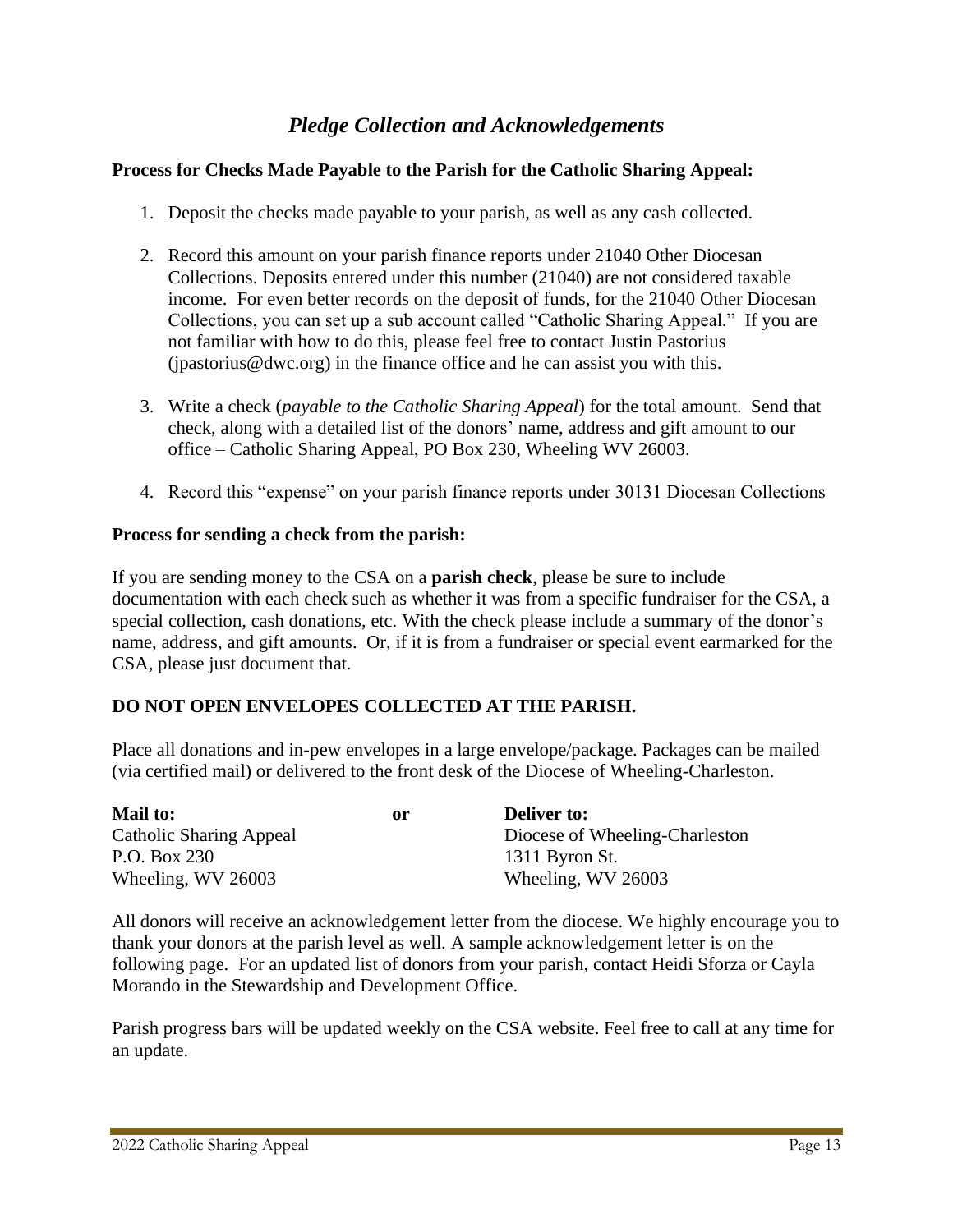# *Sample Acknowledgement Letter from Pastor*

Date

Dear ADDRESSEE,

Thank you for your generous gift of \$GIFT AMOUNT to the *Catholic Sharing Appeal* (CSA). Your generosity is a powerful witness of your commitment to the future of our faith. Your support will help to share the Good News of Jesus with those in our parish and throughout our diocese.

I am grateful for your participation in the CSA. The generosity among so many across our diocese is an important part of our ability to tell the story of Christ among us. May God continue to bless you and your loved ones.

Sincerely,

[NAME] [TITLE]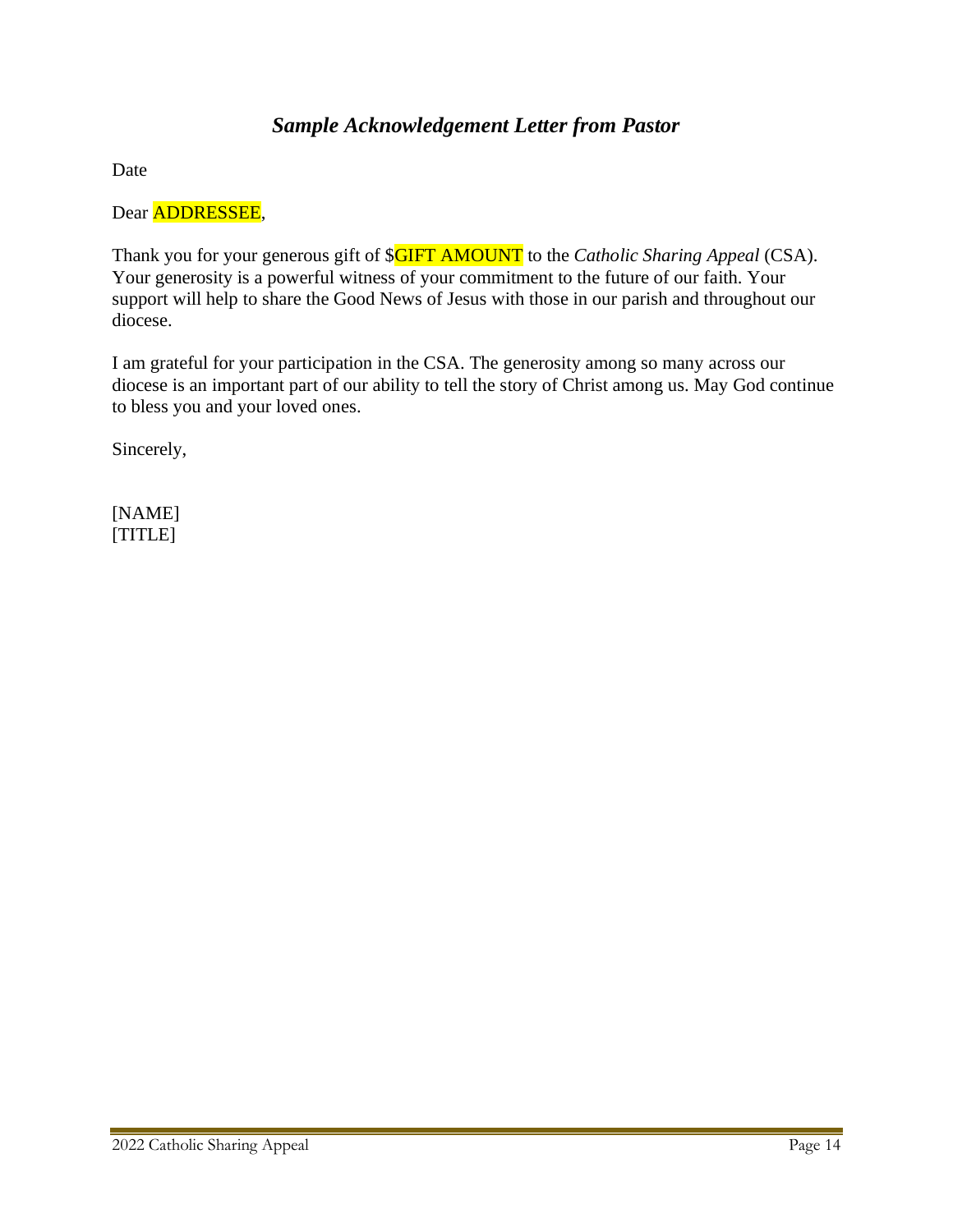# *Best Practices*

**We cannot stress enough how important it is for the Pastor to TALK ABOUT THE APPEAL.** The more you talk with your parishioners, the better response you will receive.

## • **Get Involved!**

- Make sure parishioners know how the parish plans to use their share of the CSA.
- Become familiar with the Diocesan case for support.
- As the pastor, it is important that you make the first gift.
- Make an announcement at each Mass, giving updates on the amount raised, percent of goal, number of donors, etc.
- Use the bulletin announcements provided by the Stewardship & Development Office.
- Dedicate a place in parish bulletins, emails and newsletters for updates and announcements on CSA related news each week. Parishioners will become accustomed to looking there for updates.
- Post pictures from previous projects funded by the CSA on your social media sites.
- Post a weekly update on your social media sites. Share the link to your parish progress bar, the donation link, or the prayer intentions link.
- Say the appeal prayer at each Mass.
- Place a QR code in your parish bulletin during the active phase of the appeal.
- Record/video your lay speaker presentation and share it on social media. If your speaker is comfortable with it, share it LIVE on Facebook.
- Know who your donors are and thank them! (Request a donor report from the Stewardship & Development Office.)

**For the latest appeal totals, check the CSA website, www.dwc.org/csa. We will do our best to update parish progress thermometers each week. You can also contact Heidi Sforza in the Stewardship & Development Office for a report at any time.**